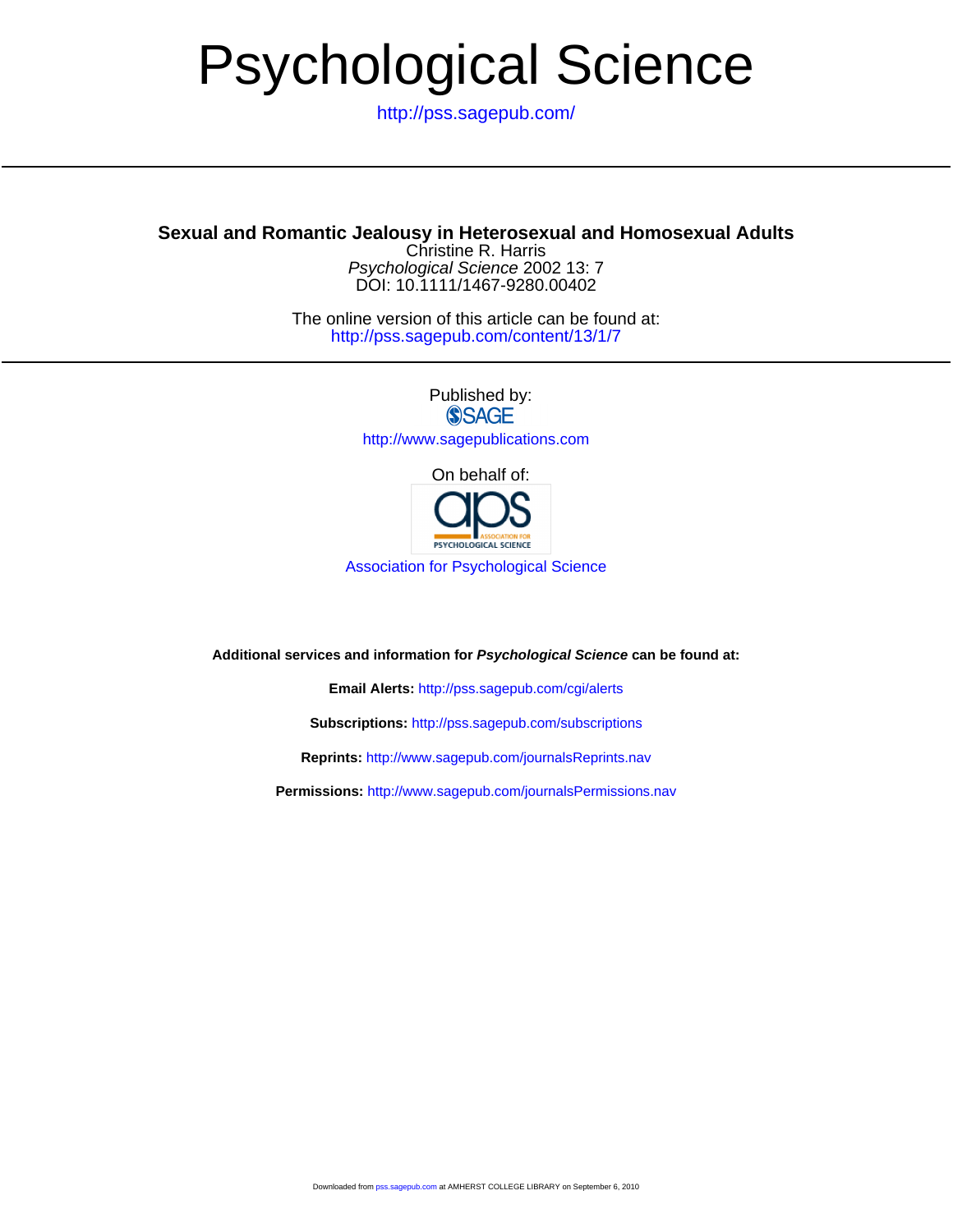## **Research Article**

## **SEXUAL AND ROMANTIC JEALOUSY IN HETEROSEXUAL AND HOMOSEXUAL ADULTS**

## Christine R. Harris

*University of California, San Diego*

**Abstract—***Several theorists have claimed that men are innately more upset by a mate's sexual infidelity and women are more upset by a mate's emotional infidelity because the sexes faced different adaptive problems (for men, cuckoldry; for women, losing a mate's resources). The present work examined this theory of jealousy as a specific innate module in 196 adult men and women of homosexual and heterosexual orientations. As in previous work, heterosexuals' responses to a forced-choice question about hypothetical infidelity yielded a gender difference. However, no gender differences were found when participants recalled personal experiences with a mate's actual infidelity. Men and women, regardless of sexual orientation, on average focused more on a mate's emotional infidelity than on a mate's sexual infidelity. Responses to hypothetical infidelity were uncorrelated with reactions to actual infidelity. This finding casts doubt on the validity of the hypothetical measures used in previous research.*

Several evolutionary psychologists (Buss, 1995; Daly, Wilson, & Weghorst, 1982; Symons, 1979) have theorized that men should be upset over a mate's sexual infidelity and women over a mate's emotional infidelity because the sexes faced different threats to inclusive fitness in their ancestral history. Because fertilization occurs internally within the female, an ancestral man could never know for certain that a child was his own. A mate's sexual infidelity could lead a man to spend resources on genetically unrelated children, thus decreasing his inclusive fitness. Therefore, it has been hypothesized that men developed a specific innate psychological mechanism that responds to the threat of sexual infidelity with intense jealousy and thereby prevents cuckoldry. An ancestral woman faced no threat of cuckoldry because she always knew a child was her own and therefore was not under selective pressure to form a sexual-jealousy module. Instead, she faced a different threat—her mate might expend his resources on another woman's children. Thus, according to this theory, women developed an innate psychological mechanism that responds specifically to a mate's emotional infidelity (the assumption being that a man who is in love with a woman is likely to expend resources on her).

This analysis of gender differences in jealousy is frequently referred to as the evolutionary view of jealousy. However, this phrase is misleading. What is actually in question is not evolution, but whether natural selection shaped different specific jealousy mechanisms in men and women. Natural selection may have done so, but it could have also shaped less specific or less sexually dimorphic mechanisms (e.g., see Eagly & Wood, 1999; Harris & Pashler, 1995; and Miller & Fishkin, 1997). Therefore, a more accurate name for the hypothesis is "jealousy as a specific innate module" (J-SIM; Harris, 2000).

#### **PREVIOUS RESEARCH ON GENDER DIFFERENCES IN JEALOUSY**

The evidence cited to support gender differences in jealousy comes primarily from studies in which college students imagine a mate's hypothetical infidelity. Participants are asked to imagine a romantic relationship and to choose which of the following would be more upsetting: imagining their mate having sexual intercourse with another person or falling in love with another person. In the United States, gender differences have been consistently found with this forcedchoice format (e.g., Buss, Larsen, Westen, & Semmelroth, 1992; De-Steno & Salovey, 1996a; Harris & Christenfeld, 1996a). Across these studies, most women predict that emotional infidelity would be more upsetting than sexual infidelity. Men tend to be more evenly split in their responses, with 40 to 60% predicting that sexual infidelity would be worse than emotional infidelity. Responses to the forced-choice question have also revealed gender differences in some European and Asian countries (Buunk, Angleitner, Oubaid, & Buss, 1996; Geary, Rumsey, Bow-Thomas, & Hoard, 1995). To date, at least 10 studies employing this forced-choice method have been published.

Journal articles, psychology textbooks (e.g., Atkinson, Atkinson, Smith, Bem, & Nolan-Hoeksema, 2000), and books for the general public (e.g., Pinker, 1997; Wright, 1994) have frequently presented these findings of gender differences in reactions to infidelity and their support for the J-SIM hypothesis as well established. However, the evidence for the alleged gender difference is debatable. First, several studies that have employed measures other than the forced-choice question have failed to find evidence for J-SIM among college students or have even revealed counterevidence (DeSteno & Salovey, 1996a; Harris, 2001b; Hupka & Bank, 1996). For example, one study (Harris, 2001b) found that both men and women rated a mate's hypothetical sexual one-night stand as more upsetting than the emotional equivalent.

Second, even the most robust evidence for gender differences in jealousy over infidelity—responses to hypothetical forced-choice questions—does not unequivocally support J-SIM. Across studies, the majority of women surveyed have predicted that emotional infidelity would be worse than sexual infidelity. However, contrary to J-SIM, the majority of men also have predicted that emotional infidelity would be worse. For example, more than 70% of the men from China, Germany, and the Netherlands reported, on at least one question, that emotional infidelity would be more upsetting than sexual infidelity (see DeSteno & Salovey, 1996b, and Harris & Christenfeld, 1996b, for further discussion).

Third, in contrast to an earlier widely cited psychophysiological study by Buss et al.  $(1992)$ ,<sup>1</sup> two recent studies failed to find evidence

Address correspondence to Christine R. Harris, Department of Psychology - 0109, University of California, San Diego, 9500 Gilman Dr., La Jolla, CA 92093-0109; e-mail: charris@psy.ucsd.edu.

1. This work assumed that greater reactivity was indicative of greater jealousy; see Harris (2000) for a discussion of alternative interpretations.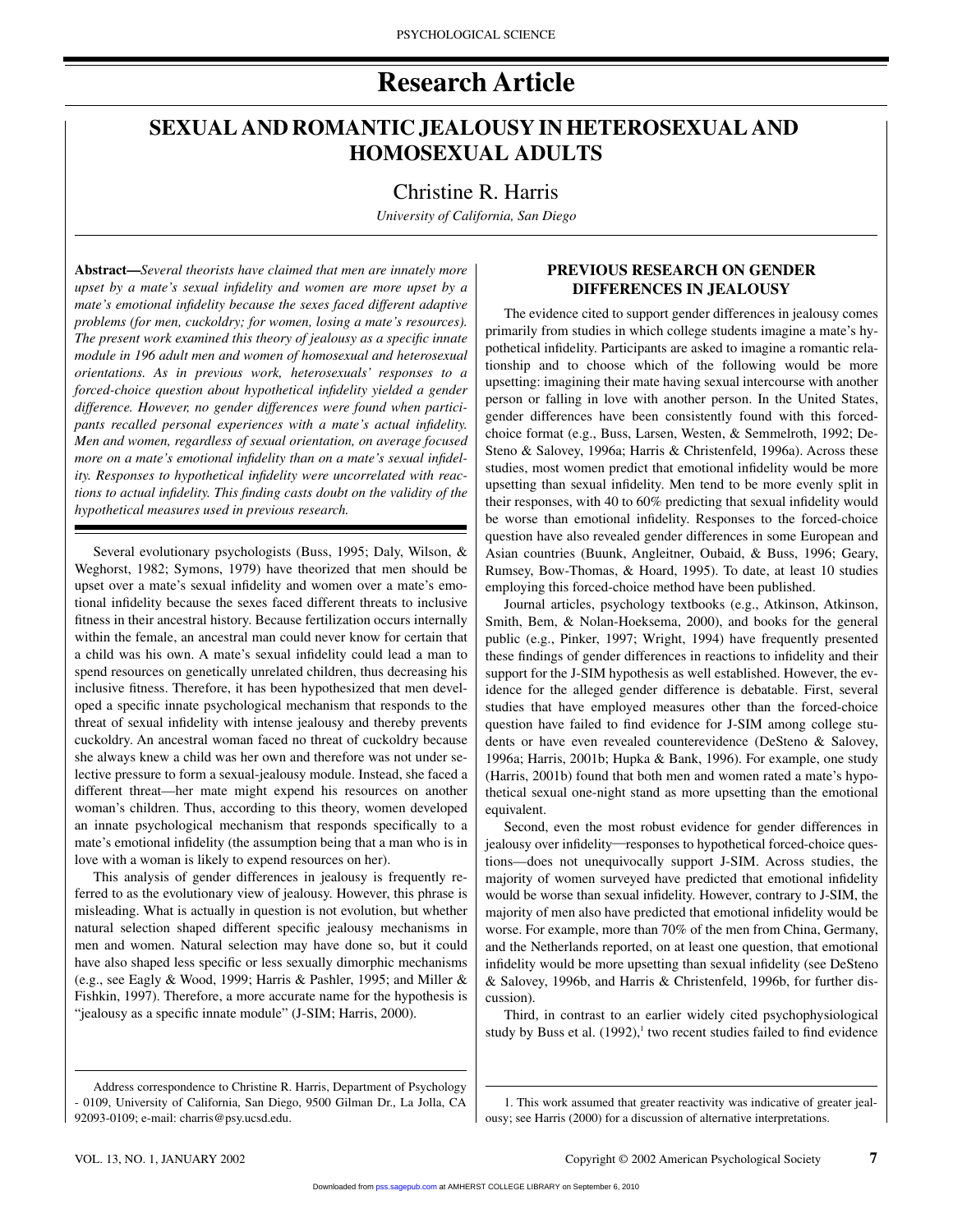#### Jealousy in Heterosexual and Homosexual Adults

that the two genders differ in the relative amount of physiological reactivity elicited by imagining the two forms of infidelity (Grice & Seely, 2000; Harris, 2000). For example, contrary to J-SIM predictions, women with experience in sexual relationships showed physiological reactivity patterns similar to those of men (Harris, 2000).

Finally, although Daly et al. (1982) described ostensibly compelling evidence for J-SIM, claiming that sexual jealousy motivates men to commit spousal abuse and murder far more often than it motivates women, a recent review of this literature (Harris, 2001a) suggests that the spousal abuse and homicide data are equivocal at best, because men commit more violent crimes of all types. At most these data simply demonstrate that sexual jealousy is quite prevalent. Because base rates of violence are not considered, the data cannot indicate whether sexual jealousy disproportionately motivates violence in men relative to women. Moreover, Mullen and Martin (1994) found that, in contrast to J-SIM predictions, New Zealand men and women "were equally likely to report having been attacked by jealous partners" (p. 38).2 Two other studies found that more women than men predicted that a mate's sexual infidelity would lead them to aggress against a rival or the mate (de Weerth & Kalma, 1993; Paul & Galloway, 1994). In sum, despite claims to the contrary, the data offered in support of J-SIM are far from clear-cut.

The previous research on gender differences in jealousy has been limited in three important respects. First, most of the work has been conducted with college students, the vast majority of whom are in their teens or early 20s. It is difficult to know if reports from individuals with more life experience would produce similar results. Second, almost all of the existing studies have relied on responses of people imagining hypothetical infidelity. Researchers have assumed that hypothetical judgments are valid indicators of actual responses to infidelity. No published work has examined both responses to the forcedchoice questions about hypothetical infidelity and responses to actual infidelity. A few studies included participants older than their early 20s (Bailey, Gaulin, Agyei, & Gladue, 1994), but did not explore whether their participants had experienced infidelity and, if so, how they reacted to it. Therefore, it is unknown if the previous findings, on which most theories have been based, are valid reflections of what men and women feel when actually confronted with sexual and emotional infidelity. The third limitation of the existing literature is that most of the data have been collected from heterosexual individuals. It is not known how such findings may generalize to people with a homosexual orientation, particularly to those who have had actual experiences with infidelity. Information about these groups not only is valuable in its own right, but also may provide cues about the origin of gender differences in sexual jealousy.

#### **HOMOSEXUALITY AND THEORETICAL ISSUES REGARDING JEALOUSY**

Some prominent evolutionary psychologists, particularly Symons (1979), have argued that although homosexuals differ from heterosexuals in their choice of sexual objects, in other respects their sexual inclinations generally parallel those of heterosexuals of their own sex. Therefore, according to Symons (1979), the study of homosexual relationships can inform us about the nature of gender differences:

2. When asked about their own jealousy, men and women also did not differ in their concern over loss of sexual exclusivity.

There is no reason to suppose that homosexuals differ systematically from heterosexuals in any way other than sexual object choice . . . . male sexuality and female sexuality are fundamentally different, and . . . sexual relationships between men and women compromise these differences; if so, the sex lives of homosexual men and women—who need not compromise sexually with members of the opposite sex—should provide dramatic insight into male sexuality and female sexuality in their undiluted states. Homosexuals are the acid test for hypotheses about sex differences in sexuality. (p. 292)

Symons went on to suggest that sexual jealousy is a primary reason that homosexual men are allegedly unsuccessful in maintaining longterm, committed sexual relationships. He reasoned that all men, regardless of sexual orientation, are innately disposed to want sexual variety. The difference between straight men and gay men is that the latter can more readily find willing partners for casual sex and thereby satisfy this innate desire for sexual variety. However, according to Symons, gay men, like straight men, are also wired up to be sexually jealous of their mates. The innate combination of desire for sexual variety and tendency toward sexual jealousy results in unstable relationships. In this view, gay men, like straight men, should be more bothered by sexual infidelity than by emotional infidelity, and lesbians, like straight women, should be more bothered by emotional infidelity than by sexual infidelity.

Only three studies have compared the reactions to infidelity among individuals with homosexual orientations versus heterosexual orientations (Bailey et al., 1994; Bringle, 1995; Hawkins, 1990). These studies leave some important questions unanswered. For example, Bailey et al. did not focus primarily on jealousy and infidelity, and neither Bringle nor Hawkins included women in their studies. Moreover, none of these researchers specifically inquired about participants' actual experiences with infidelity. Bailey et al. employed the forced-choice hypothetical question used in previous research and found that, contrary to the J-SIM hypothesis, the majority of gay men and lesbians predicted that emotional infidelity would be worse than sexual infidelity. However, one might argue that inquiries about hypothetical situations do not provide a fair test of Symons's (1979) hypothesis. Perhaps reports concerning actual infidelity would reveal that men do focus on a mate's sexual infidelity.

Nonetheless, differences in jealousy between homosexuals and heterosexuals need not stem directly from possible underlying psychobiological differences between homosexuals and heterosexuals. Rather, they might reflect quasi-rational reactions to the behaviors of potential and actual mates, as well as differing attitudes about what is acceptable in relationships. Like heterosexuals, most gay men and lesbians report that having a permanent live-in partner is important to them (Bell & Weinberg, 1978), and rank affection as one of the most important traits in a partner. However, some research suggests that homosexuals and heterosexuals differ in the importance they place on sexual exclusivity. Using matched samples, Peplau and Cochran (1980, cited in Peplau & Cochran, 1983) asked heterosexuals and homosexuals to rate the importance of various aspects of romantic relationships. Although few group differences were found, one striking difference did emerge: Sexual exclusivity was much more important to heterosexual men and women than to gay men and lesbians. This difference bears on predictions regarding jealousy. Theorists adopting a social-cognitive perspective suggest that people are prone to jealousy in domains that are especially important to them, and that jealousy rises particularly in response to threats to relationship rewards or self-concept (Salovey & Rodin, 1984; Salovey & Rothman, 1991; White & Mullen, 1989). Therefore, homosexual individuals might an-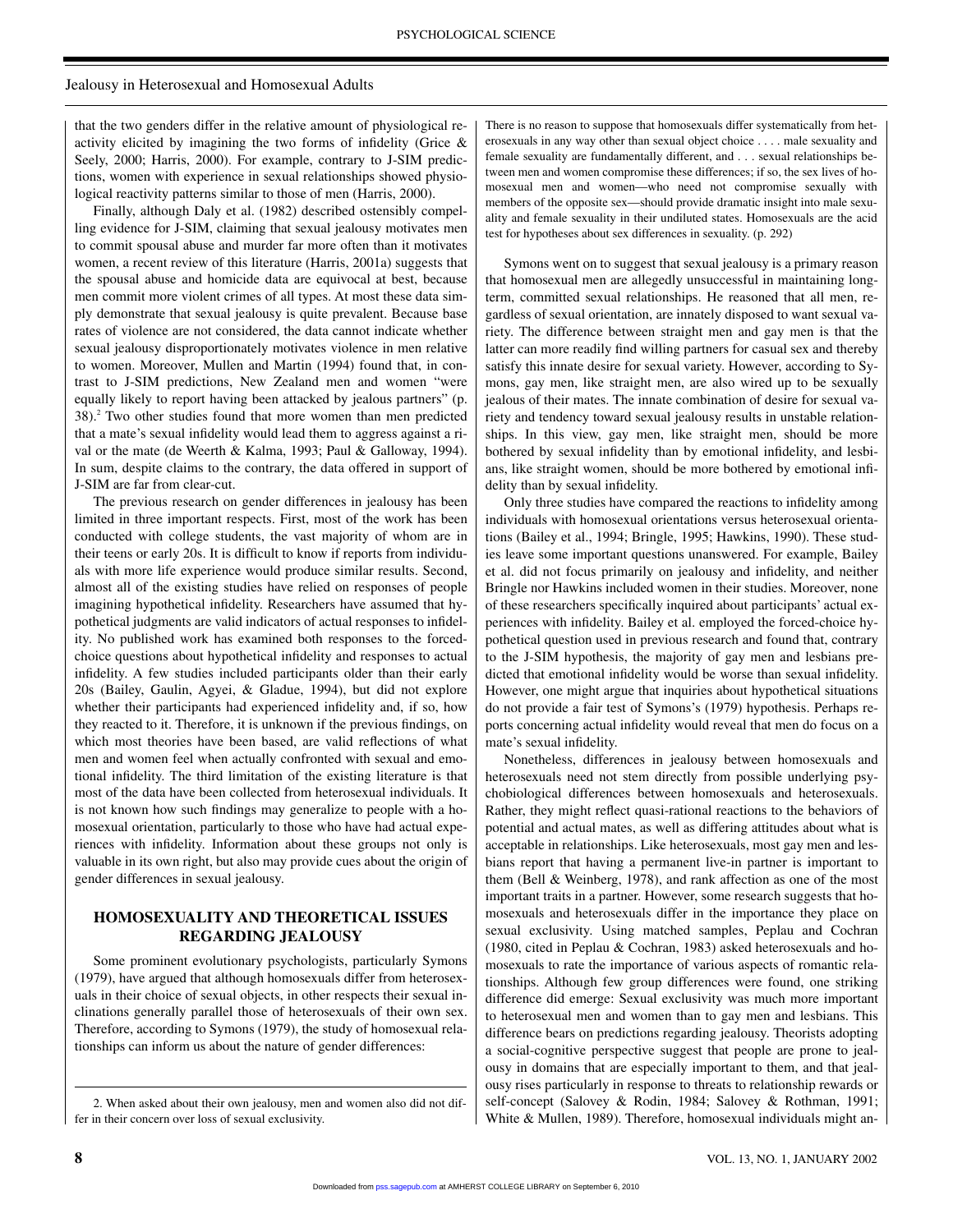ticipate feeling less upset over sexual infidelity than heterosexual individuals because it is less relevant to their self-concepts or because it does not hold the same types of threatening implications for their primary relationships.

The present research was an attempt to overcome the limitations of previous research by examining responses to imagined and real infidelity in heterosexual and homosexual adults of varying ages. The results should be quite informative with regard to the J-SIM theory, which predicts that men and women should differ in their reactions to different forms of infidelity, regardless of sexual orientation.

#### **METHOD**

#### **Participants and Procedure**

Participants were recruited in southern California through newspapers, weekly periodicals, and flyers. In addition, questionnaires were handed out in public places (e.g., parks and beaches). Homosexual individuals were also recruited from the San Diego Lesbian and Gay Men Community Center, as well as from various other organizations. Participants were mailed or given an anonymous questionnaire with a preaddressed return envelope so that they could fill out the questionnaire in the privacy of their own homes. The lack of face-to-face contact with researchers helped ensure that participants would feel comfortable answering the personal questions honestly.

A total of 210 individuals participated. Sexual orientation was determined by participants' own categorical classifications. Ten women and 4 men reported having a bisexual orientation and were excluded from all analyses. The remaining sample consisted of 48 homosexual women, 50 homosexual men, 49 heterosexual women, and 49 heterosexual men. The groups did not significantly vary in age, with means of 36.9 years ( $SD = 11.1$ ), 36.7 years ( $SD = 13.1$ ), 36.4 years ( $SD = 13.1$ ) 10.5), and 38.5 years  $(SD = 13.5)$ , respectively.

#### **Measures**

#### *Hypothetical reactions to infidelity*

Participants were asked the following (taken from Buss et al., 1992):

Please think of a serious romantic relationship you've had in the past, currently have, or would like to have. Imagine that you discover that your romantic partner has become interested in someone else. What would upset you more? (1) Imagining your partner trying different sexual positions with that other person? (2) Imagining your partner falling in love with that other person?

#### *Experience with actual infidelity*

Participants were asked, "Have you had any experiences in which someone you were romantically involved with 'cheated on' you?" If they answered "yes," they were instructed to recall the most recent experience of this sort and to answer the following questions using a 5-point scale  $(1 = not at all; 5 = completely)$ : "To what degree did you focus on the emotional aspects of your partner's infidelity?" and "To what degree did you focus on the sexual aspects of your partner's infidelity?" In addition, the heterosexual participants were asked, "Did your relationship with your partner end over this infidelity?" and "If yes, who ended it?"



**Fig. 1.** Percentage of participants predicting greater distress over sexual infidelity than over emotional infidelity on the forced-choice hypothetical question.

#### **RESULTS AND DISCUSSION**

#### **Hypothetical Infidelity**

Results for the forced-choice infidelity question are displayed in Figure 1. In line with previous work, heterosexual men were more likely than heterosexual women to pick sexual infidelity as more upsetting than emotional infidelity:  $\chi^2(1, N = 94) = 3.6, p < .06$ . An examination of responses by sexual orientation revealed that a greater percentage of the heterosexual sample than the homosexual sample predicted that sexual infidelity would be worse than emotional infidelity,  $\chi^2(1, N = 187) = 3.70, p = .05$ .

Two results from the hypothetical inquiry are consistent with the J-SIM model: (a) Virtually all the lesbians predicted emotional infidelity would be worse than sexual infidelity, and (b) more heterosexual men than heterosexual women predicted that sexual betrayal would be the more upsetting form of infidelity.

However, the hypothetical data are inconsistent with J-SIM in several ways. First, despite the heterosexuals' gender difference in responses to the hypothetical question, the majority of heterosexual males (74%) chose emotional infidelity as more upsetting than sexual infidelity. This is in keeping with many, though not all, findings in the literature (Buunk et al., 1996; Geary et al., 1995). Second, when forced to choose, gay men overwhelmingly predicted that emotional infidelity would be more troubling than sexual infidelity. Thus, the data from neither of the male groups support the claims of J-SIM proponents that the sexualjealousy module is ubiquitous and powerful. Finally, sexual orientation was almost as good as gender at predicting hypothetical responses. That is, more heterosexual than homosexual individuals picked sexual infi-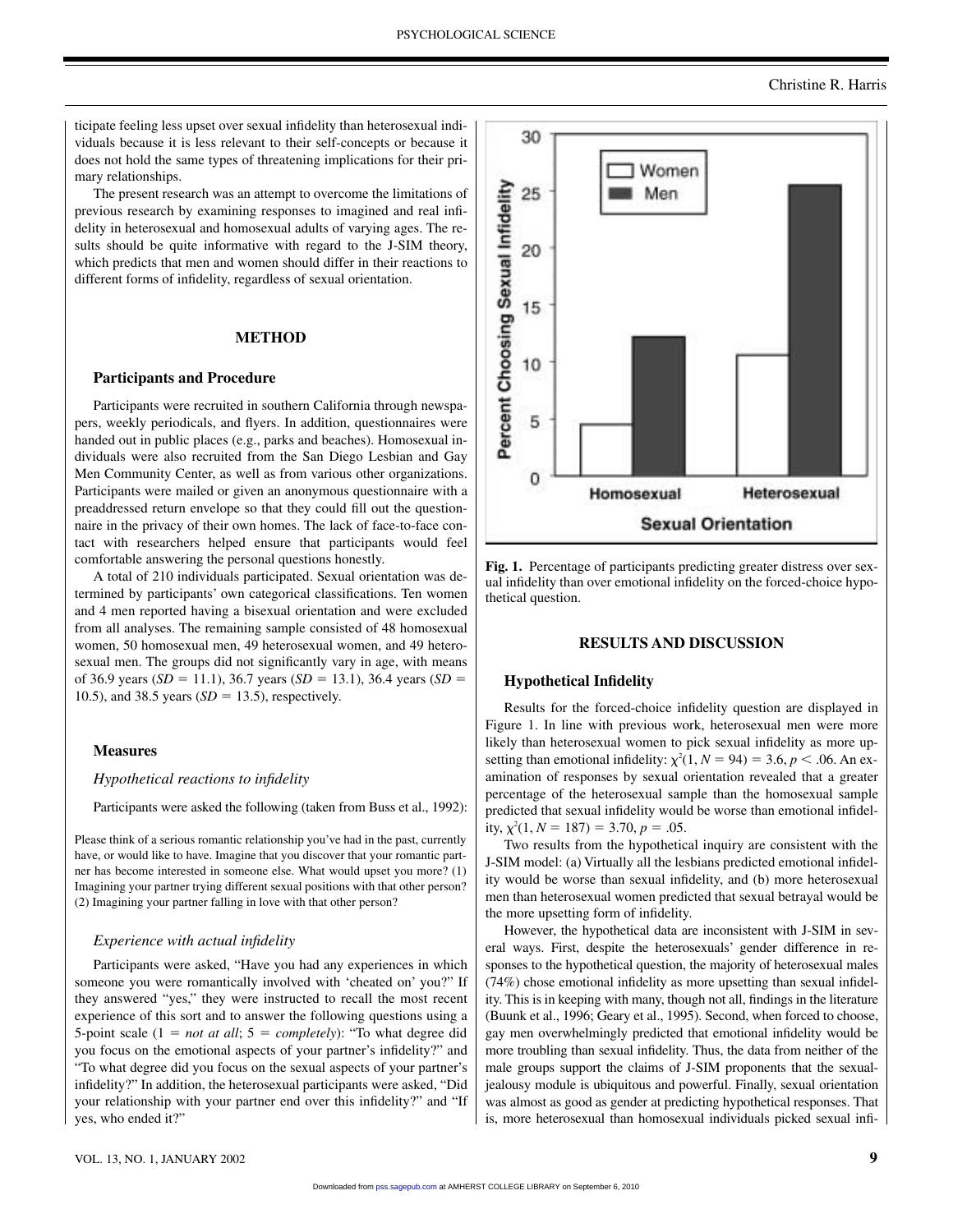#### Jealousy in Heterosexual and Homosexual Adults

delity as worse than emotional infidelity. If the J-SIM account is correct, it is unclear why sexual orientation would affect responses in this way.

On first blush, the finding that few homosexual men and women predicted greater upset to sexual than to emotional infidelity might seem reasonable from a J-SIM perspective because, like heterosexual women, neither of these groups faces the adaptive problem of cuckoldry. This explanation assumes that people are consciously trying to reason what will increase or decrease their inclusive fitness and become upset accordingly. However, such a view is (quite reasonably) disavowed by most contemporary evolutionary psychologists (e.g., Daly & Wilson, 1983).<sup>3</sup> For example, if people were consciously trying to increase their inclusive fitness, then the use of birth control should be rare. Instead, evolutionary psychologists argue, natural selection has differentially shaped the emotional responses of men and women to the two forms of infidelity. These emotions were selected for because they produced behaviors that, on average, tended to increase inclusive fitness in the ancestral environment.

#### **Actual Experience With Infidelity**

Approximately 70% of the participants reported having experienced a mate cheating (79.2% of homosexual women, 75.5% of homosexual men, 65.3% of heterosexual women, 58.3% of heterosexual men). We performed a 2 (aspect of infidelity)  $\times$  2 (orientation)  $\times$  2 (gender) mixed analysis of variance to determine whether the degree of focus participants reported differed between groups. There was a significant effect of aspect of infidelity,  $F(1, 128) = 8.50, p < .01$ . All groups on average reported focusing more on the emotional than on the sexual aspects of the infidelity (see Fig. 2). This main effect did not interact with gender nor with sexual orientation  $(Fs < 0.04)$ . That is, when asked to recall real experiences, as opposed to imagining hypothetical scenarios, men and women showed no difference in the degree to which they were upset by emotional versus sexual infidelity. The fact that emotional infidelity was more bothersome to both genders seriously challenges the hypothesis that men and women have sexually dimorphic mechanisms for responding to different forms of infidelity.

Additional data from the heterosexual participants are also inconsistent with the notion that the two genders have sexually dimorphic jealousy mechanisms. Similar numbers of women (58%) and men (57%) reported that their relationship ended over their mate's affair. However, there was a significant gender difference in who terminated the relationship—94% of the women said that they were the one to end it, but only 43% of the men said they ended it,  $\chi^2(1, N = 32)$ 11.2,  $p < .01$ . Theorists such as Daly and Wilson (1993) have graphically described the rage that is purportedly a universal male reaction to sexual infidelity, suggesting that women lack such reactions. Such an account seems inconsistent with the finding that so many men were willing to continue a relationship with an unfaithful mate.

The final analysis used a point biserial correlation to examine the relationship between responses to hypothetical and real infidelity (a difference score for real infidelity was obtained by subtracting the degree of focus on sexual aspects from the degree of focus on emotional aspects). No hint of a correlation was revealed,  $r(126) = .003$ , n.s., suggesting that responses



**Fig. 2.** Reactions to a mate's actual infidelity: Mean degree  $(1 = not$ *at all*; 5 *completely*) to which participants reported focusing on sexual and emotional aspects of the infidelity. Error bars represent standard errors.

to the hypothetical infidelity scenario have little to do with participants' reactions to a mate's real infidelity. People who chose sexual infidelity as worse on the forced-choice question were not merely indifferent in their relative focus on the two aspects of a mate's actual affair. This group, like the sample as a whole, reported focusing to a greater extent on the emotional than on the sexual aspects of their mates' infidelity (mean difference in relative focus was .39). This suggests that even if a forced-choice format had been used to assess reactions to real infidelity, the results would have been inconsistent with the responses to the hypothetical question.<sup>4</sup>

Although the instructions for the hypothetical scenario included the option of thinking of a past relationship, participants apparently did not draw on their experiences with a mate's actual infidelity when responding to the hypothetical scenario. In general, it may be that when people read a hypothetical infidelity question, they do not spend much time truly trying to conjure up an actual relationship or thinking of past experiences with infidelity. Instead, a forced-choice hypothetical question may tap into various attitudes and beliefs that have little to do with people's actual emotional reactions when confronted with real infidelity.<sup>5</sup> In the present study, the hypothetical infidelity question preceded the real infidelity questions. One might have

<sup>3.</sup> As an anonymous reviewer pointed out, J-SIM does not deny that reasoning may play a role in determining whether infidelity is occurring (e.g., interpreting lipstick smudges), but this should not be equated with consciously calculating inclusive fitness.

<sup>4.</sup> Furthermore, in an analysis that grouped participants according to their response to the hypothetical forced-choice question, the percentage of people who focused more on the sexual aspects of real infidelity versus the percentage who focused more on the emotional aspects did not differ across the two groups.

<sup>5.</sup> Responses to the hypothetical scenario were analyzed separately for those people who did and did not have experiences with a mate's infidelity. No significant differences emerged.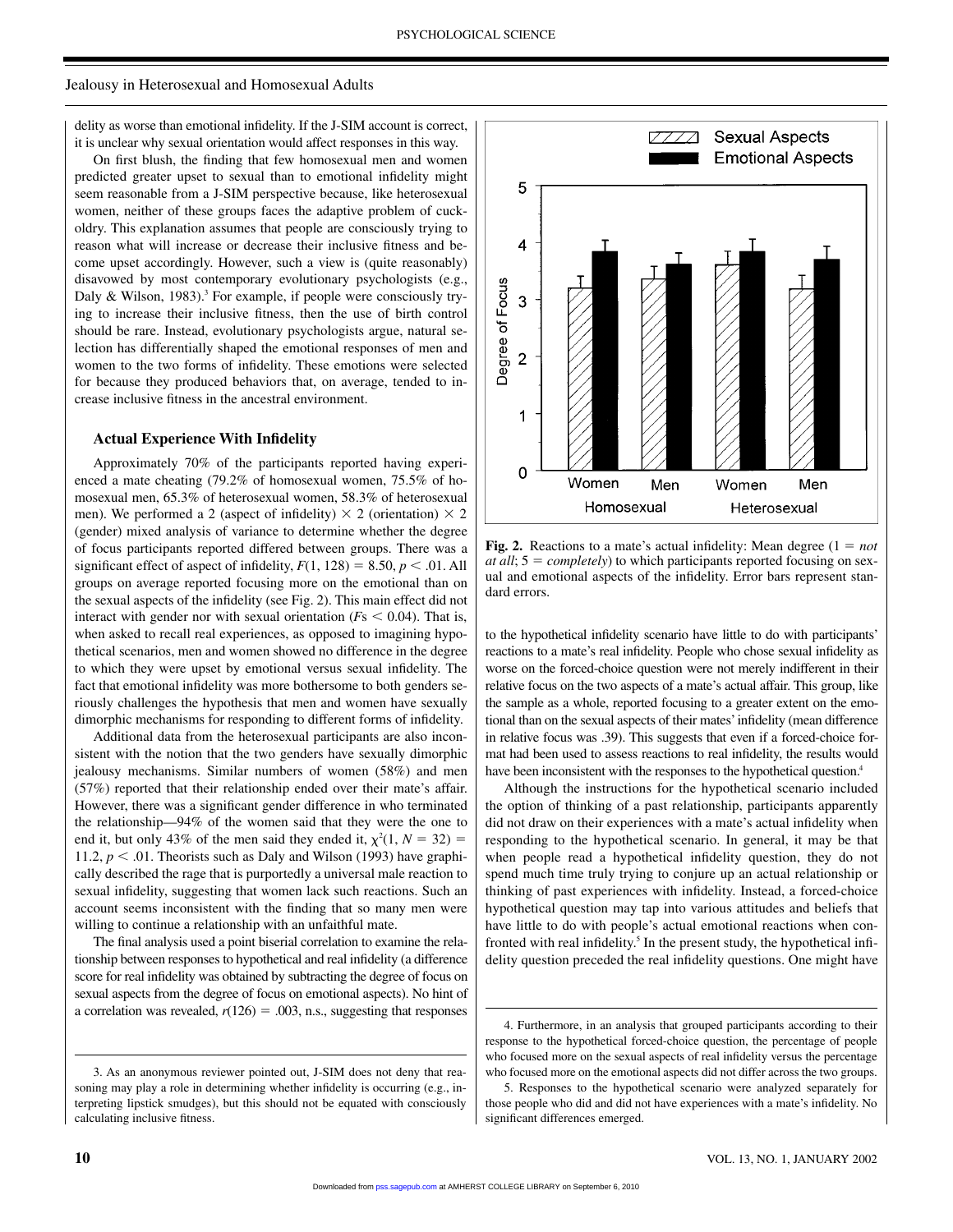#### PSYCHOLOGICAL SCIENCE

expected demand characteristics to have led participants to make their reports regarding actual infidelity consistent with their responses to the hypothetical question a few minutes earlier. Evidently this did not happen. Of course, responses to hypothetical questions may be more malleable than responses to actual experiences; perhaps if the order of presentation had been reversed, then people might have made their responses to the hypothetical question more consistent with their responses to the questions about real infidelity. However, presenting the hypothetical question first is in keeping with all previous research in this area, which has solely examined responses to hypothetical questions with people who either do not have experiences with a mate's infidelity or are not specifically asked to think about their experiences with actual infidelity. These findings cast doubt on the validity of the hypothetical measure that has been used in most previous research.

It should be acknowledged that, as in most research, this sample was not randomly selected from the population at large, and therefore generalizability is limited. However, several aspects of this study suggest that its findings are probably more generalizable than the typical findings from college students. Participants were drawn from a wide age range, were recruited through various means and at various locations, and had substantial experience with sexual relationships. During recruitment, participants did not know that the study's primary focus was on reactions to infidelity. Although there is no substitute for random selection of participants (a practical impossibility), these aspects of the study should at least have reduced some of the threat to external validity. This work also relied on people's memories regarding experience with infidelity. Although memory bias cannot be ruled out, recall of actual events seems preferable to measures of purely hypothetical events. These limitations notwithstanding, the present conclusions are also supported by several of the findings discussed in the introduction.

The J-SIM model makes strong predictions about the emotional reactions of men and women, and its appeal rests in its attempt to uncover the ultimate causal mechanism for any gender differences in jealousy. Unfortunately, steadily accumulating evidence suggests that both men and women are bothered by both emotional and sexual infidelity, seriously undermining the J-SIM model. If emotional jealousy was selected for because it helps women prevent loss of a mate's resources, then how did men come by such a mechanism? Moreover, if men have a sexual-jealousy mechanism, but women do not, then why was this difference not evident in the adults who participated in the present study? In sum, the farther one moves away from asking college students the forced-choice question regarding hypothetical infidelity toward assessing real infidelity with adults, the less support one finds for the J-SIM hypothesis.

Given that jealousy is the third or fourth leading motive in spousal homicide and abuse, it is clearly an emotion worthy of investigation. However, the J-SIM model creates what now appears to be a false dichotomy, alleging that men are sexually jealous and women romantically jealous. Other approaches seem likely to be more fruitful. Individuals clearly vary in their susceptibility to feelings of jealousy. From a cognitive-social perspective, the degree of jealousy will be determined by the appraisals people make regarding the seriousness of a threat. In essence, people ask themselves questions about such issues as a mate's motivation for an affair and the implications the affair has for them (e.g., "Is she doing this because I don't satisfy her sexually?" or "Does this mean he no longer loves me?"). The answers to such questions will likely have a strong impact on the emotional response to infidelity. Future work would benefit from exploring these types of appraisals more fully.

**Acknowledgments—**This research was supported by National Science Foundation Grant BCS-9983487 and National Institute of Mental Health Grant R01-MH61626. I thank all the participants and gratefully acknowledge the committee of the San Diego Lesbian and Gay Men Community Center for assisting in recruiting participants and Noriko Coburn for assisting in collecting the data.

#### **REFERENCES**

- Atkinson, R.L., Atkinson, R.C., Smith, E.E., Bem, D.J., & Nolan-Hoeksema, S. (2000). *Hilgard's introduction to psychology* (13th ed.). New York: Harcourt.
- Bailey, J.M., Gaulin, S., Agyei, Y., & Gladue, B.A. (1994). Effects of gender and sexual orientation on evolutionarily relevant aspects of human mating psychology. *Journal of Personality and Social Psychology*, *66*, 1081–1093.
- Bell, A.P., & Weinberg, M.S. (1978). *Homosexualities: A study of diversity among men and women*. New York: Simon and Schuster.
- Bringle, R.G. (1995). Sexual jealousy in the relationships of homosexual and heterosexual men: 1980 and 1992. *Personal Relationships*, *2*, 313–325.
- Buss, D.M. (1995). Evolutionary psychology: A new paradigm for psychological science. *Psychological Inquiry*, *6*, 1–30.
- Buss, D.M., Larsen, R.J., Westen, D., & Semmelroth J. (1992). Sex differences in jealousy: Evolution, physiology, and psychology. *Psychological Science*, *3*, 251–255.

Buunk, B.P., Angleitner, A., Oubaid, V., & Buss, D.M. (1996). Sex differences in jealousy in evolutionary and cultural perspective: Tests from the Netherlands, Germany, and the United States. *Psychological Science*, *7*, 359–363.

- Daly, M., & Wilson, M. (1983). *Sex, evolution, and behavior* (2nd ed.). Belmont, CA: Wadsworth.
- Daly, M., Wilson, M., & Weghorst, S.J. (1982). Male sexual jealousy. *Ethology and Sociobiology*, *3*, 11–27.
- de Weerth, C., & Kalma, A.P. (1993). Female aggression as a response to sexual jealousy: A sex role reversal? *Aggressive Behavior*, *19*, 265–279.
- DeSteno, D.A., & Salovey, P. (1996a). Evolutionary origins of sex differences in jealousy? Questioning the "fitness" of the model. *Psychological Science*, *7*, 367–372.
- DeSteno, D.A., & Salovey, P. (1996b). Genes, jealousy, and the replication of misspecified models. *Psychological Science*, *7*, 376–377.
- Eagly, A.H., & Wood, W. (1999). The origins of sex differences in human behavior: Evolved dispositions versus social roles. *American Psychologist*, *54*, 408–423.
- Geary, D.C., Rumsey, M., Bow-Thomas, C.C., & Hoard, M.K. (1995). Sexual jealousy as a facultative trait: Evidence from the pattern of sex differences in adults from China and the United States. *Ethology and Sociobiology*, *16*, 355–383.
- Grice, J.W., & Seely, E. (2000). The evolution of sex differences in jealousy: Failure to replicate previous results. *Journal of Research in Personality*, *34*, 348–356.
- Harris, C.R. (2000). Psychophysiological responses to imagined infidelity: The specific innate modular view of jealousy reconsidered. *Journal of Personality and Social Psychology*, *78*, 1082–1091.
- Harris, C.R. (2001a). *Interpersonal violence and pathological jealousy: Evidence for gender differences in sexual jealousy?* Manuscript submitted for publication.
- Harris, C.R. (2001b). *Social-cognitive factors in jealousy reactions to real and imagined infidelity*. Manuscript submitted for publication.
- Harris, C.R., & Christenfeld, N. (1996a). Gender, jealousy, and reason. *Psychological Science*, *7*, 364–366.
- Harris, C.R., & Christenfeld, N. (1996b). Jealousy and rational responses to infidelity across gender and culture. *Psychological Science*, *7*, 378–379.
- Harris, C.R., & Pashler, H.E. (1995). Evolution and human emotions. *Psychological Inquiry*, *7*, 44–46.
- Hawkins, R.O. (1990). The relationship between culture, personality, and sexual jealousy in men in heterosexual and homosexual relationships. *Journal of Homosexuality*, *19*, 67–84.
- Hupka, R.B., & Bank, A.L. (1996). Sex differences in jealousy: Evolution or social construction? *Cross-Cultural Research*, *30*, 24–59.
- Miller, L.C., & Fishkin, S.A. (1997). On the dynamics of human bonding and reproductive success: Seeking windows on the adapted-for human-environmental interface. In J.A. Simpson & D.T. Kenrick (Eds.), *Evolutionary social psychology* (pp. 197– 236). Mahwah, NJ: Erlbaum.
- Mullen, P.E., & Martin, J. (1994). Jealousy: A community study. *British Journal of Psychiatry*, *164*, 35–43.
- Paul, L., & Galloway, J. (1994). Sexual jealousy: Gender differences in response to partner and rival. *Aggressive Behavior*, *20*, 203–211.
- Peplau, L.A., & Cochran, S.D. (1983). The intimate relationships of lesbians and gay men. In E.R. Allgeier & N.B. McCormick (Eds.), *Changing boundaries* (pp. 226–244). Palo Alto, CA: Mayfield.